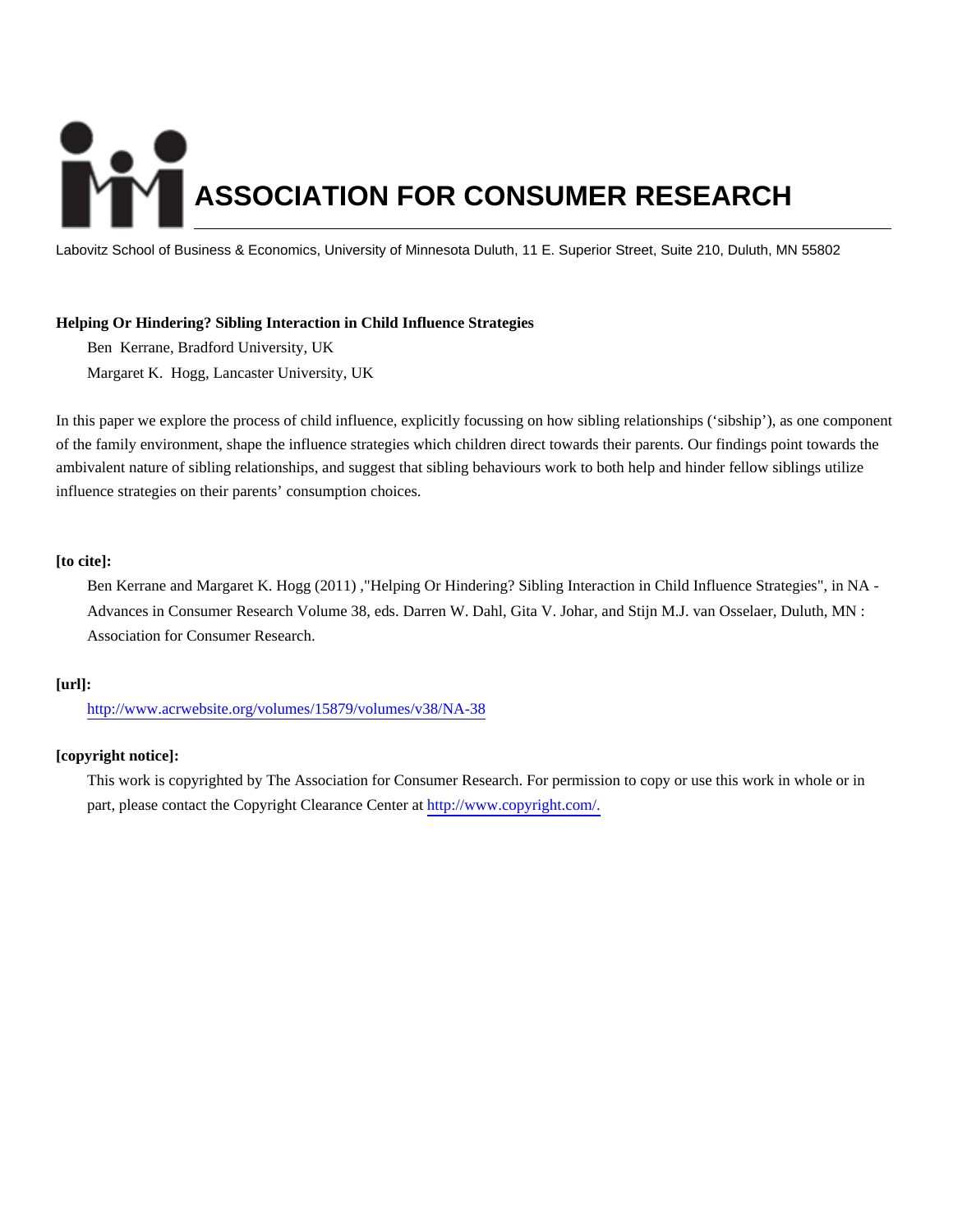Ben Kerrane, Bradford University, UK Margaret K. Hogg, Lancaster University, UK

## **ABSTRACT**

In this paper we explore the process of child influence, explicitly focussing on how sibling relationships ('sibship'), as one component of the family environment, shape the influence strategies which children direct towards their parents. Our findings point towards the ambivalent nature of sibling relationships, and suggest that sibling behaviours work to both help and hinder fellow siblings utilize influence strategies on their parents' consumption choices.

#### **INTRODUCTION**

Understanding the influence that children exert in family consumption decisions remains a prominent area of concern for consumer researchers. Children influence up to \$1.88 trillion of family expenditure globally (Lindstrom and Seybold, 2003), and yet we still lack a complete understanding of child influence processes (Cotte and Wood, 2004; Flurry, 2007). Whilst we do have a comprehensive account of the repertoire of strategies which children utilize in their attempts to get their own way from their parents, we know little about the motivations that lie behind strategy usage (Palan and Wilkes, 1997) or how contextual factors, such as the family setting and intra-family relationships, shape the influence strategies which children utilize (Cotte and Wood, 2004).

In this paper we specifically explore sibling relationships within the family setting. Sibling relationships have tended to be overlooked within existing consumer research (Cotte and Wood, 2004) which has usually focused on dyadic parent-child interaction. Our contribution is thus twofold. First we seek to better understand sibling relationships, which remain largely under explored in consumer research; and second, to investigate how sibling relationships shape the influence strategies which children employ within the family setting. Our study responds to Cotte and Wood's (2004) and Flurry's (2007) call for further research into the purchase influence of children in families, specifically by exploring how one aspect of the family environment (sibling interaction and relationships) affects the influence strategies that children employ.

#### Child influence strategies: The research context

Research over the past forty years has established that "purchase decisions within the family are not always the outcome of individual choice, but rather, family members influence each other" (Hamilton and Catterall 2006, p.1032). The examination of children's influence strategies began with a study of cereal choices which identified that both the child's assertiveness and the mother's child-centeredness were central to a mother's susceptibility to her child's requests (Berey and Pollay 1968). In another study of cereal choice within a supermarket setting, children were more successful if they told their mothers to buy their preferred cereal, or if they demanded their choice, rather than if they simply asked their mother for it, or requested the item (Atkin 1978).

Another study specifically asked adolescents to write a series of essays entitled "How I get my way with my mother ... father ... best friend". Fifteen influence strategies were identified, sub divided by whether the strategies used were direct or indirect (Cowan, Drinkard and MacGavin 1984). Direct strategies included the use of more overt behaviours (asking, begging and pleading, telling or asserting, reasoning, demanding or arguing, stating importance, bargaining and persistence), whereas indirect strategies are believed to occur when "the influencer acts as if the person on the receiving

end is not aware of the influence" (Johnson 1976, p. 100). Indirect influence strategies included the use of negative affect (such as the use of crying, sadness and anger), positive affect (including the use of sweetness and innocence), verbal manipulation (often involving telling lies), eliciting reciprocity, using an advocate, evasion and laissez-faire (taking independent action, regardless) (Cowan et al. 1984). Adolescents directed more influence strategies towards their mothers than their fathers, and of those strategies directed towards mothers most involved the use of negative affect.

Examining explicitly the mother-child dyad, twelve child influence strategies were identified by Cowan and Avants (1988). These included: ask, bargain, show positive feelings, do as I please, show negative affect, persistence, beg and plead, perform good deeds, reason, cry and get angry. What is significant from this study is that strategies were related to the level of parental resistance that the children expected to encounter: high (anticipating non-compliance strategies e.g. beg and plead, cry) or low (autonomous strategies e.g. tell), and whether or not an equal power relationship existed between the parent and child (egalitarian strategies e.g. bargain and reason).

A study of the power strategies of popular and rejected black South African children identified four dimensions of influence strategies: direct and indirect influence strategies (as identified by Cowan et al. 1984), and bilateral and unilateral strategies (Bonn 1995). Falbo and Peplau (1980) had earlier identified the concept of bilateral and unilateral dimensions within influence strategies in their study of intimate relationships. Whereas bilateral strategies require the cooperation and responsiveness of the target (e.g. bargaining), unilateral strategies do not. Bonn (1995), through interviews with children involving hypothetical situations, identified a range of strategies, including persuasion, bargaining and compromise (bilateral, direct strategies); suggesting, ingratiating, and deception (bilateral, indirect strategies); sadness, crying and anger (unilateral, indirect strategies); and asking, threatening and coercion (unilateral, direct influence strategies). Rejected children often used unilateral influence strategies, frequently involving the use of aggression (Bonn 1995).

More recent work on adolescents and their parents identified four classes of influence strategies1: bargaining, persuasion, emotional, and request strategies (Palan and Wilkes 1997). In a diary study which applied Palan and Wilkes' (1997) influence strategy framework focussing on children's impact on innovative decision-making, children were subsequently found to employ persuasion strategies most often, followed by request and bargaining strategies (Götze, Prange and Uhrovska 2009). In only a few cases were children found to utilise emotion based strategies (Götze et al. 2009).

Lee and Collins (2000) and Lee and Beatty (2002), through videotaped recordings of family interactions during a simulated decision-making situation, recognised the potential for coalitions to form within families. Five main influence strategy types were identified: experience strategies (using experience and knowledge as a source of information to influence the outcome of a decision), legitimate strategies (which emphasise positional power and ste-

<sup>1</sup> It should be noted that Palan and Wilkes (1997) identified seven influence strategies, although the latter three (expert, legitimate and directive) were strategies solely utilised by parents in response to their adolescent's use of an influence strategy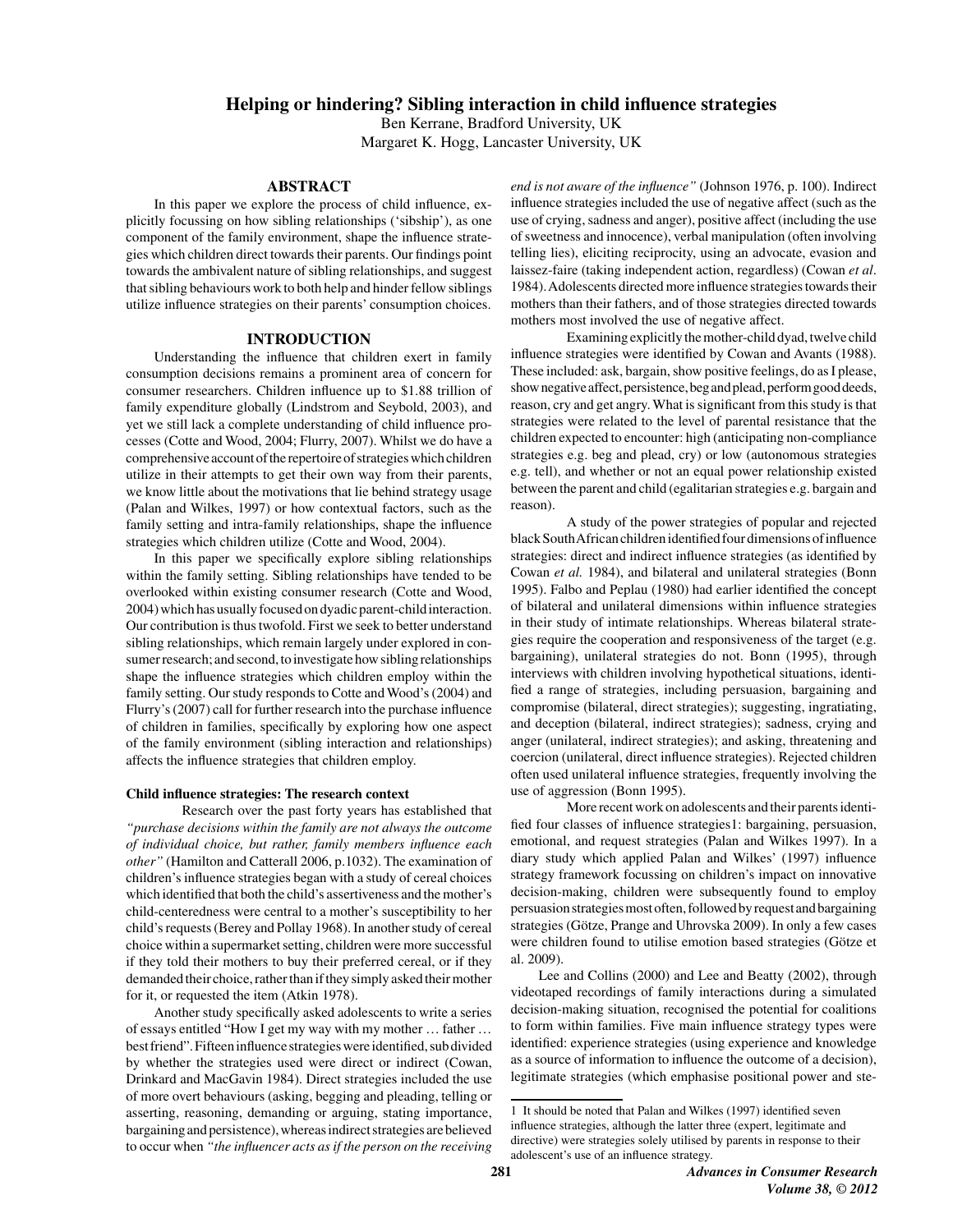reotypes), emotion strategies, bargaining strategies and coalition strategies (Lee and Collins 2000). Seven dimensions of children's direct influence strategies, ask nicely, bargain, show affection, just ask, beg and plead, show anger and con, have also been identified (Williams and Burns 2000). More recently the child influence strategies of justifying and highlighting the benefits of purchases, forming coalitions, compromising and remaining persistent, have also been documented (Thompson, Laing and McKee 2007).

In addition to the types of child influence strategies, a number of studies have also assessed children's influence on family decision processes in terms of the amount of influence children exert. Factors such as product classification and usage patterns (Belch et al. 1985; Shoham and Dalakas, 2003); the stage in the decisionmaking process (Szybillo and Sosanie 1977; Belch et al. 1985; Lee and Beatty 2002; Götze et al. 2009; Wang et al., 2007); child demographics, such as age (John, 1999) and gender (Flurry 2007; Wang et al., 2007); and family variables, such as family size (Jenkins 1979; Ahuja and Stinson 1993; Beatty and Talpade, 1994; Geuens, Mast and De Pelsmacker, 2002), income and social class (Ekström 2007; Jenkins 1979; Hamilton and Catterall, 2006; Moschis and Mitchell 1986; Lee and Beatty, 2002), and family type (Bates and Gentry 1994; Hall et al. 1995; Mangleburg and Grewal, 1999) are suggested to affect the amount of influence children exert.

Children appear to make informed choices about which influence strategy they will employ (Williams and Burns 2000). Their decisions are informed by the historical success or failure of utilizing such strategies in previous decision-making situations (Bao et al. 2007; Götze et al. 2009; Thompson et al. 2007). Ultimately, however, whilst we do know a great deal about the types of influence strategies which children utilize, and the amount of influence children have, we do not know how environmental variables (such as the family setting) shape the influence strategies which children direct towards their parents (Cotte and Wood, 2004). In this paper

we explicitly focus on how sibling relationships, as one component of the family environment, shape the influence strategies which children utilize.

## **METHODOLOGY**

Phenomenological interviews (Thompson, Locander and Pollio 1989) were conducted with six families living in the North West of England, capturing the stories of twenty-nine family respondents. Following calls for family research which captures the dynamics of family purchase decision-making (Hamilton and Catterall 2006; Tinson and Nancarrow 2005) interviews were conducted with both children and their parents. In line with other interpretivist studies (see for instance Thompson and Troester 2002) purposive sampling (Miles and Huberman 1984) was used to identify and recruit a range of family types and not just nuclear family forms. Detailed profiles of the six families recruited are presented in Table 1. An emphasis on studying consumers in-depth necessitated a smaller sample size to be used to allow thick descriptions to emerge (Carrigan and Szmigin 2006) which is common for interpretivist consumer research.

The families were recruited partly through personal contacts; partly through placing online appeals for participants in family newspapers and publications; and partly by contacting relevant family organisations in the North West region. The interviews were conducted in the family home, usually in the kitchen at the dining table. Each family was visited between three and five times and interviews were conducted over a period ranging from four to twelve months. Respondents were first asked for their consent to participate in the research process, assured of anonymity, told about the purpose of the research and then asked for permission to record the conversations.

Consent was sought from parents and guardians to approach their children in order to then seek the children's consent to be involved in the data collection process (Mandell 1991). Methods by

| <b>Table 1: Respondents' details</b> |                                                                                                                                                                                                                                                                          |                                     |                                                          |                                                                               |                              |                         |
|--------------------------------------|--------------------------------------------------------------------------------------------------------------------------------------------------------------------------------------------------------------------------------------------------------------------------|-------------------------------------|----------------------------------------------------------|-------------------------------------------------------------------------------|------------------------------|-------------------------|
| <b>Family Pseudonym</b>              | <b>Family Type/Comments</b>                                                                                                                                                                                                                                              | Parents/<br><b>Guardians</b>        | <b>Working status</b><br>of Parents/<br><b>Guardians</b> | Children/<br>Ages                                                             | Number of Time<br>interviews | period of<br>interviews |
| <b>Jones Family</b>                  | <b>Cohabiting couple headed</b><br>family; Debbie and Paul are<br>not married and have four<br>children together                                                                                                                                                         | <b>Debbie</b><br>Paul               | Childminder<br><b>Plumber</b>                            | Michael (14)<br>Anna (12)<br>Adam (9)<br><b>Tina (7)</b>                      | 5                            | 11 months               |
| <b>Baldwin Family</b>                | <b>Blended; Carole and Ray</b><br>have one biological child<br>together (Nina), and Jessica<br>(Ray's step-daughter,<br>Carole's biological child)<br>also lives in the family<br>home. Carole and Ray also<br>have non-resident children<br>from previous relationships | Carole<br>Ray                       | <b>Sales Assistant</b><br><b>Plumber</b>                 | Jessica (14)<br>Nina $(5)$                                                    | 4                            | 12 months               |
| Harrison Family                      | Single parent family                                                                                                                                                                                                                                                     | Natalie                             | Unemployed                                               | Mark Peters (21)<br>David Peters (18)<br>Luke Harrison (13)                   | 3                            | 6 months                |
| Francis/<br>Akua Family              | Lesbian headed family                                                                                                                                                                                                                                                    | Fante<br>Francis<br>Barbara<br>Akua | Office Manager<br>Senior Civil<br>Servant                | Kwame Akua (19)<br>Helen Akua (17)<br>Ashanti Francis (5)<br>Kaya Francis (3) | 3                            | 4 months                |
| <b>White Family</b>                  | Nuclear                                                                                                                                                                                                                                                                  | Claire<br>Brian                     | Administrator<br>Sales Rep                               | Robert (12)<br>Lee and Kevin (10)                                             | 4                            | 6 months                |
| <b>Bright Family</b>                 | Blended                                                                                                                                                                                                                                                                  | Pat<br>Tom                          | Housewife<br>Company<br>Director                         | Zara (11)<br>Jack(9)                                                          | 3                            | 6 months                |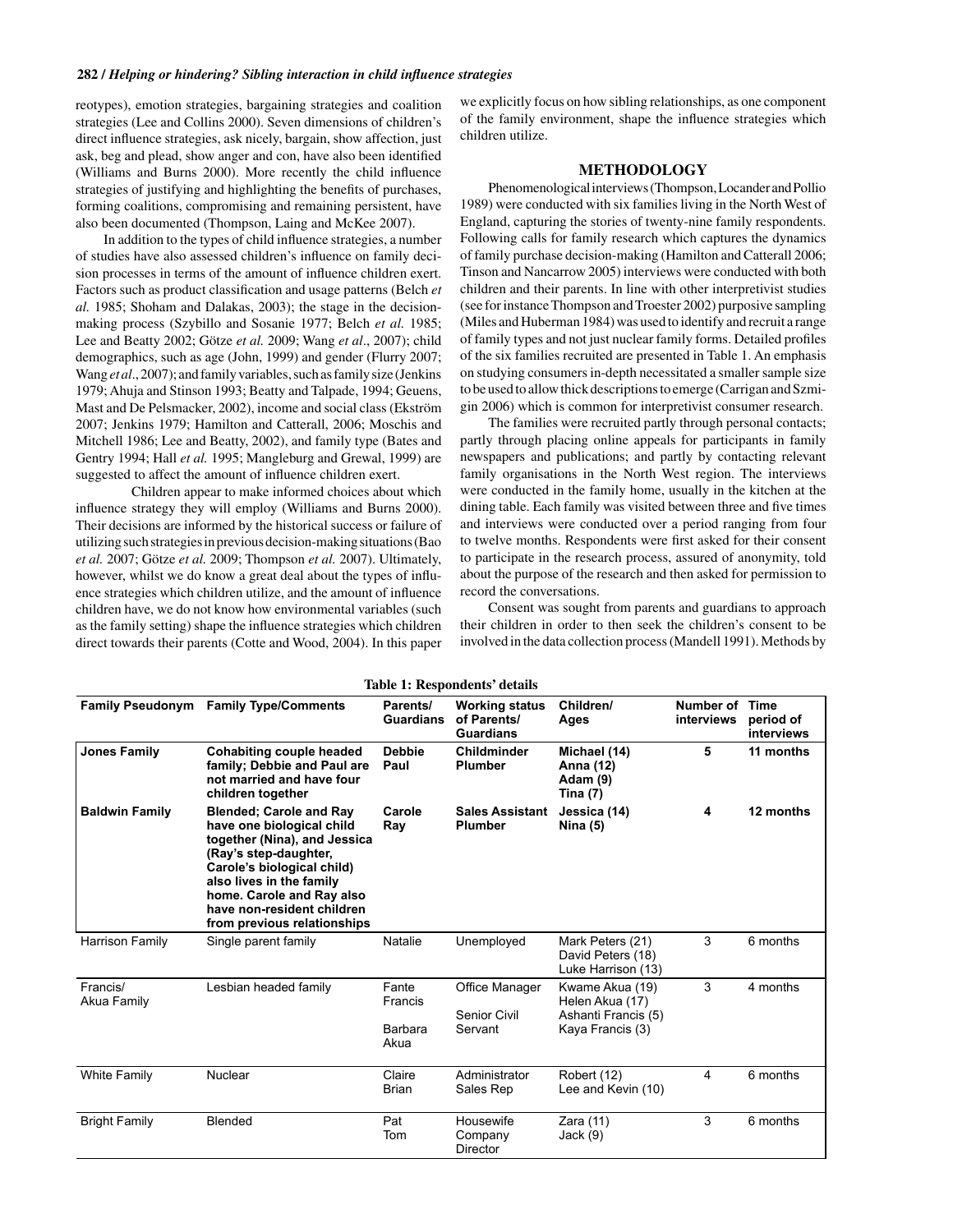which valid consent can be obtained from children were adhered to (Mason 2004). Recognising that children are potentially vulnerable research participants (Morrow and Richards 1996) the children were interviewed within the family home where an adult was always present, although not necessarily within earshot.

Interviews were tape recorded in full, lasted between 60 and 130 minutes, and were transcribed verbatim. The interviews with family members were conducted over three stages and explored themes such as family history, intra-family relationships and how family members got their own way. In stage one an interview was conducted with the parents/guardians. Following this initial interview, stage two involved interviews with the children. Given that children, particularly younger children, may feel uncomfortable in a one-on-one interview situation (Mayall 2001) the children were given the option to have another sibling present during their interview. Indeed in the second stage of the interviewing process the membership of the interviews was very fluid. Some children preferred to be interviewed individually, whereas in other families the children freely left and returned to the interview as other siblings joined and departed. Accordingly with some of the families one longer style visit was conducted with the children (comprising several shorter interviews with single and multiple children, often with overlapping attendance), whereas in other families the children preferred to have a much more contained interview. A semi participatory researcher role was adopted with the children (Mandell, 1991). Following this stage of interviewing, a final family group interview was conducted at stage three.

The interpretation of the interview texts was undertaken using a hermeneutical process (Thompson 1991; Thompson, Locander and Pollio 1990) which involved moving iteratively, back and forth between interview texts (within and across family cases) and the literature. Emerging themes in the data drove subsequent reading in the literature (Thompson 1996). Following hermeneutical principles (at the methodological level) a constant shift when reading between individual transcripts and the entire data set enabled a greater emergent understanding to develop in which elements of the part gave further meaning to the whole. Each family case was analysed on an idiographic basis which allowed for categorization of data from which larger conceptual classes emerged. These concepts were then compared across family cases, following Spiggle's (1994) initial steps for qualitative data analysis.

#### **FINDINGS**

We have chosen to present, in a similar vein to Thompson (2005), two family cases which illuminate the global themes found across all the families in this study. Two family stories are used to emphasize the depth of the data which was collected and to show the complex and ambivalent nature of sibling relationships within the family setting. Our exploratory study highlights the ways in which children tried to help their siblings when they attempted to get their own way from their parents (helping behaviours, for example, expressing to parents the unfairness of not buying a product for a sibling; or voluntarily, or unwittingly, offering support to a sibling through coalition formation), and also the behaviours of siblings when they decided to counter the influence strategies of their brother(s)/sister(s) (hindering behaviours, such as using threats and violence to stop a child employing an influence strategy; or sabotaging their influence attempt). Primacy is placed on child accounts of sibling relationships.

Across each family story the children were aware that certain siblings within families were favoured by parents. Unequal parentchild relations, and parental favouritism of specific children, are suggested to be common characteristics of family life (McIntosh and Punch 2009; Suitor et al. 2008) and this strongly emerged within our data. The siblings and parents alike highlighted within each family the children who were favoured by parents, which was particularly acute in the blended Baldwin family. Here Jessica Baldwin highlights her step-father, Ray's, favouritism of his biological child, Nina, supporting earlier research that step-parents often favour their biological children (Suitor et al., 2008):

Jessica: Nina. Yeah (..) she's their angel, she like, like gets all the time, she doesn't even have to ask for things, she just gets them from Ray, he buys her things all the time ... It  $does n't work like that for me (.) I have to put money to the$ things I want, or just go without, but I do try and work on them.

A sense of the unfairness of parental favouritism emerged from the family stories which highlighted the relative ease with which certain siblings could influence their parents. Such ease antagonised the other siblings, particularly those siblings who felt that they had to work much harder in order to get their own way, as Anna Jones comments:

Anna: It's so unfair. Michael gets everything, computer stuff, guitars, money to go out with his mates, Mum won't give me any extra money because I get my spends, and that's it.

Michael Jones' preferential parental treatment results in volatile relationships between him and his fellow siblings, with parental differential treatment (PDT) giving rise to sibling rivalry and competitiveness amongst siblings (Tucker, McHale and Crouter 2005). Whilst PDT worked to help certain children influence their parents in attempts to get their own way (facing minimal parental resistance), it could also work to the disadvantage of the favoured children in relation to sibling interaction because PDT often represented an obstacle for certain children to overcome. Parental favouritism affected sibling relationships, as Michael Jones, described as his mother's "golden boy" by his father, explains:

Michael: I suppose Mum does buy me more things  $(.)$  I can tell Anna's not happy about that, but what can I do? It's kind of a good thing, but a bad thing as well ... yes I can get what I want from Mum, but I've got to watch my back a bit with Anna. She doesn't like it.

Ultimately what emerges from the family stories is that parent-child relationships can affect sibling-sibling relationships, resulting in a spill-over of behaviours (i.e. that differing parent-child relations are manifest in, and shape, sibling-sibling relationships). Moreover, sibling-sibling relationships can also help or hinder a child's success in influencing parental decisions. Helping behaviours and hindering behaviours were evident amongst siblings in terms of facilitating or impeding another sibling's utilization of influence strategies on their parents.

#### Sibling relationships and helping behaviours

Just as parent-child coalitions exist (Lee and Collins, 2000), sibling-sibling coalitions were also apparent (Thompson et al., 2007) within each family story. Nina Baldwin, for example, frequently recognises the unfairness of her parent's resistance to her half sister's influence strategies. Fairness has been reported as a characteristic of sibling interaction and exchanges (McIntosh and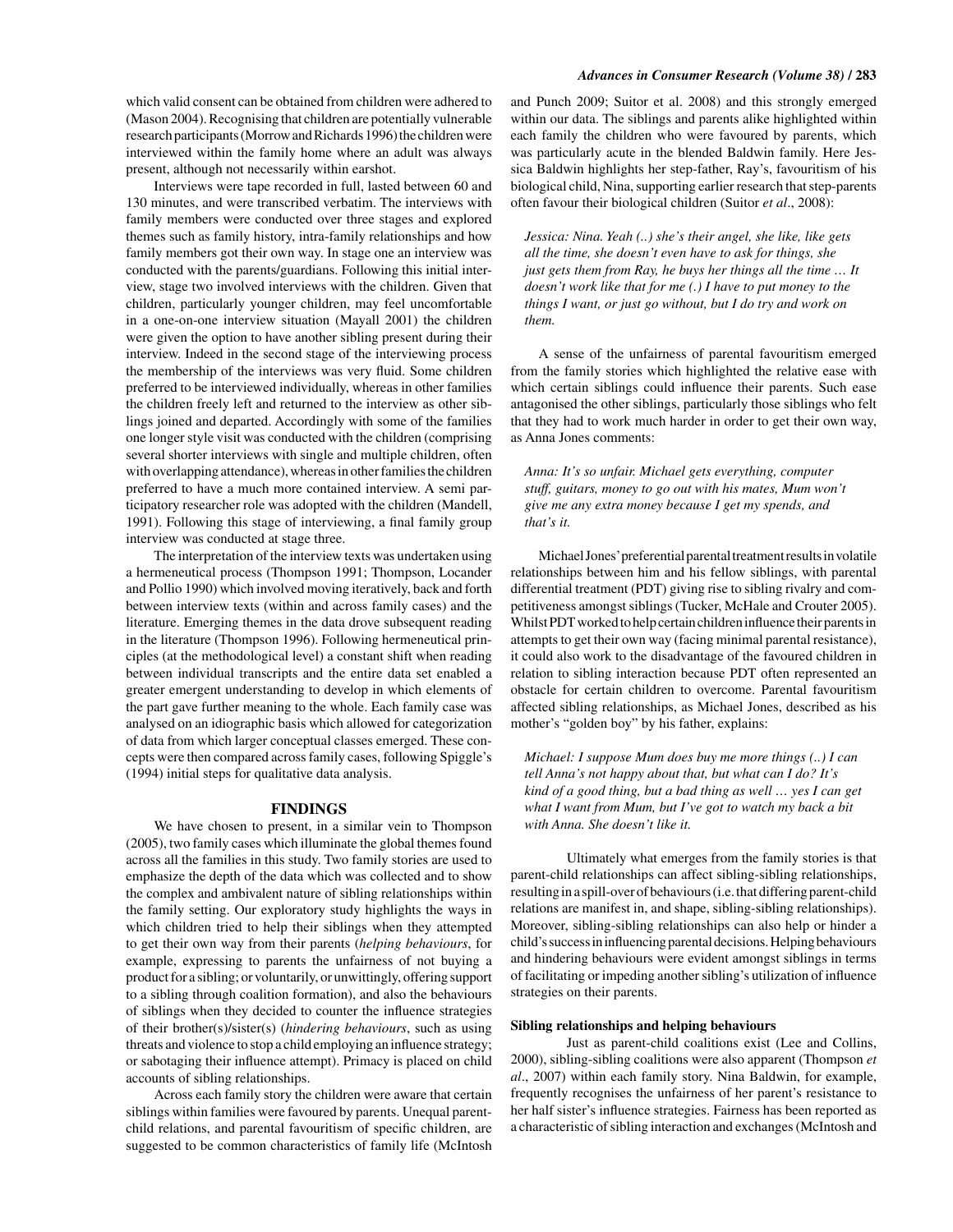Punch, 2009), and Nina explains how she offers her help to Jessica in an effort to get her half-sister what she wants:

Nina: Mummy and Daddy just get me what I want (..) Jess doesn't get many things, so I help her ... I'll say to Mummy that I want something when really I don't, but it's for Jess.

Nina likes spending time with her older half-sister, but frequently this is not reciprocated by Jessica. Although Jessica is often annoyed by Nina, with older siblings keen to distance themselves from younger siblings (Punch, 2008), Jessica does attempt to recruit Nina when utilizing an influence strategy directed towards her parents:

Jessica: I try just to ask them for things, but they're having none of it, they keep, they just say that I've had too much, and that they can't afford it. That's what they always say to me, we've got no money (..) but they get stuff for Nina, they buy her loads of stuff ... so I'll get Nina to ask them for things for me. They don't say no to her.

Although Jessica is often annoyed by her half sister's actions and Nina's desires to spend time with her, Jessica also manipulates this relationship for her own gain – and recruits Nina to employ influence strategies on Jessica's behalf. Through promises to play with Nina and to spend time with her, which often do not materialise, Jessica recruits an ally who is skilled and successful in influencing her parents. Ultimately Nina's influence success and power is exploited by Jessica, and younger siblings are reportedly easily manipulated by older siblings in deal making situations (McIntosh and Punch, 2009). Such manipulation was also evident within the Jones family, with Michael's siblings often forming temporary coalitions with him to strengthen their chances of success when employing an influence strategy. Whilst his siblings report that they do not have a favourable opinion of Michael, largely because of PDT, they too recognise the minimal parental resistance that he faces when influencing their parents:

Anna: Michael's the good one, the favourite (.) the one that gets everything. He's dull, a swot, good at school. I don't hang out with him, I wouldn't  $(.)$  but then he's good to have on side if you want something from Mum and Dad.

We feel that the above quotation is significant as it highlights the ambivalence and fluidity within sibling relationships (Edwards, Mauthner and Hadfield, 2005; Punch, 2008). Sibling relationships are far from static and fluctuate across contexts and influence strategy attempts, and are often manipulated and exploited by children to assist them in achieving their own ends. However, such manipulation is recognised by older siblings - and it does not always appear that they are totally duped by their fellow siblings into offering help - as Michael Jones comments:

Michael: I know what they're doing, I know that they want to use me so they can get something from Mum. But then I don't know when I might need them to help me get something  $(.)$  so I just go along with it, sort of bank it in case I need their help later.

Tag-team sibling influence was also apparent. The Jones siblings discussed how they each took turns to help influence their parents buy products which they all wanted. Parents are more responsive to the influence of their children when multiple children argue for the purchase (Tinson and Nancarrow, 2007). Here Adam and Tina Jones discuss their actions when they approached their parents to get cable television:

Adam: We all wanted to get cable, so we just went on and on and on at them. We took it in turns to mither them Tina: We all helped to get that, everyone had at go (.) Michael helped, too, so we knew we would break them and get it because he wanted it

Across the family stories, as Thompson et al. (2007) similarly report, the siblings did not formally or explicitly discuss the types of influence strategy that they would utilize. Rather the siblings used the influence strategy which they knew had proved to be most effective for them to use in the past. This lends support to the notion that children engage in a trial and error process to understand which strategy is most effective for them to utilize (Bao et al., 2007):

Michael: I don't have to try too hard to get what I want  $(.)$ usually I just put my arms around Mum and tell her what I want. That usually does it.

Ultimately siblings can work to help fellow siblings to get what they want from their parents. At times, however, younger children appeared to be easily manipulated by older children. Sibling relationships are often ambivalent, as Nina Baldwin comments. Here Nina highlights that although she does like her half-sister, and often freely offers her help to Jessica to influence their parents, at times the relationship between Nina and Jessica sours. It is at this point, as experienced by other siblings across the families, that violence is used to gain the 'help' of other siblings:

Nina: Sometimes I don't like Jessica, and Jessica doesn't like me. If she doesn't play with me I won't help her (.) she doesn't like that, and sometimes she says she'll hurt me if I don't help her, or she'll say she'll (..) she'll say she'll kick me if I don't help.

Conflict is a common feature of sibship (Edwards et al., 2006). Violence was also a way in which siblings could hinder another child's utilization of an influence strategy, as the follow section describes.

#### Sibling relationships and hindering behaviours

Threats of violence were also identified by the child respondents as ways in which siblings tried to block and hinder the use of influence strategies by their brother(s)/sister(s). Often siblings would tell one another what they were going to approach their parents for, before employing a given influence strategy. The siblings, however, were often very aware that their parents' resources were limited and that, because of this, there was a rush to be bought something first. Parents were also reported to justify non-compliance to their children's earlier influence strategies on the grounds of limited financial resources, as Palan and Wilkes (1997) also found, and so the children felt a heightened sense of urgency to get what they wanted before their siblings:

Jessica: The thing with Nina is that she gets all the time, she gets bought loads of things from Mum and Ray. I don't think that's fair, and when she comes to me saying that she's going to ask them for a new mobile or coat or whatever I try and stop her ... I might threaten her or something just to get her not to ask them. If she doesn't ask them for things then they can't use the excuse of having no money to me.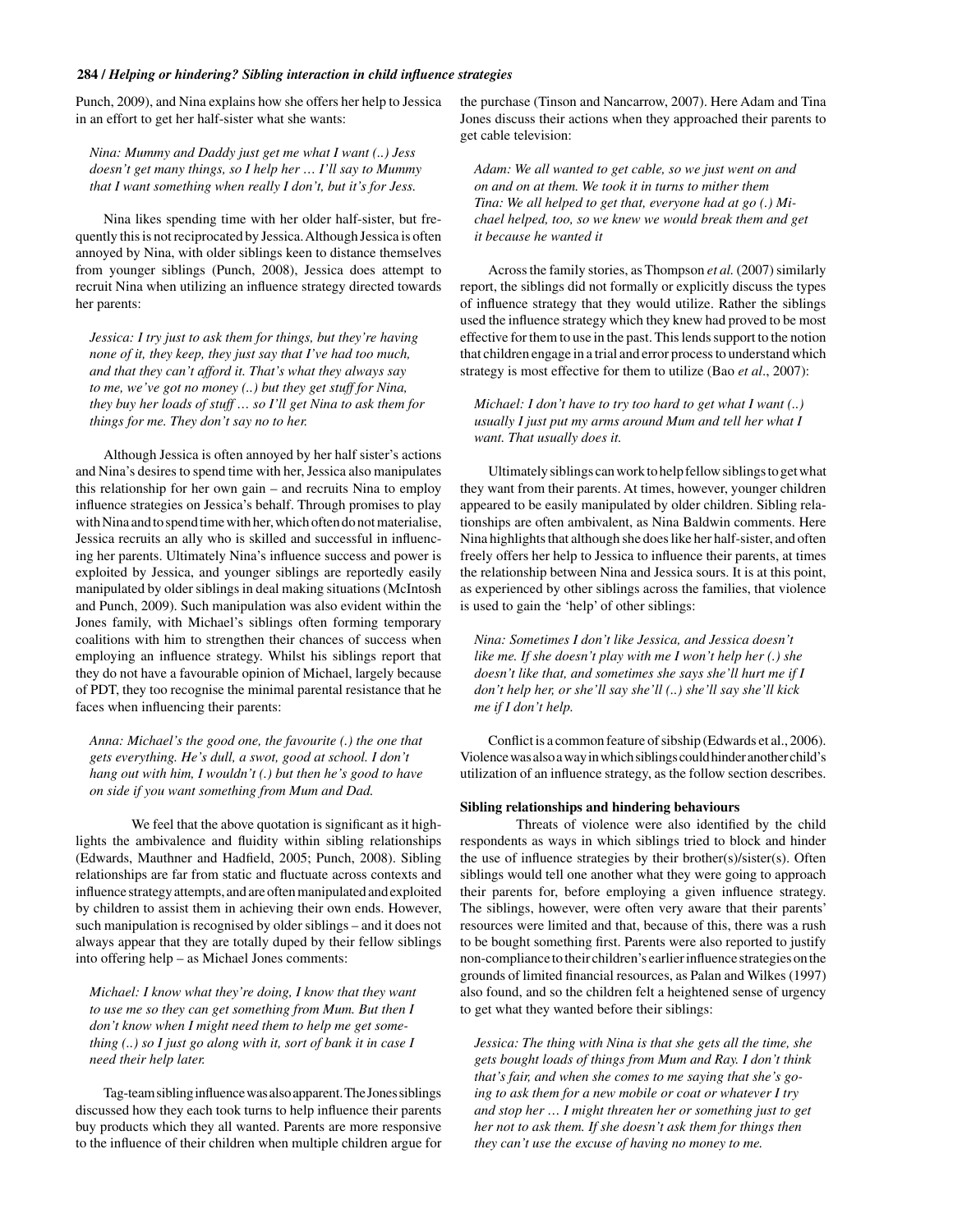Anna: Michael gets what he wants, he asks and he just gets, so that's when I say to Mum you bought him something last week (.) last time. I don't think she realizes how often she buys him things, so I let her know to stop him getting more stuff (..) I point it out to her, he shouldn't get anything else, it's not fair.

Often multiple siblings would unite in larger families to highlight such unfairness to their parents, as Tina further explains:

Tina: I think (..) I think if I just said it wasn't fair, that Michael gets things all the time Mum wouldn't believe me, not just me. But then if Adam and Anna says it too, then (.) then they believe us more.

Siblings, either individually or in coalition with other siblings, would also attempt to sabotage the chances of their brother's or sister's influence success through suggesting to parents that buying him or her a given product would be a waste of their money. Such behaviour was obviously dependent on inter-sibling relationships and the quality of such relationships at a given point in time. Often siblings approached parents to cast a seed of doubt in their mind as to whether a child would use the requested product to block sibling influence attempts:

Adam: I say to Mum and Dad that they won't use it, or they already have it (..) or that I know someone at school that has it, and they say it's no good (.) so don't get them it. I might not even know, but I say it to stop them getting things.

A similar technique was also used by children to block and hinder the influence strategies employed by their siblings. Rather than deceive their parents, as the above extract illustrates, in some instances elder children would use the internet to research what their siblings were asking their parents for. Through the internet the children found negative information about the products that their siblings wanted, and used this information as a basis to inform their parents and sway their decisions. Here Jessica discusses using this technique when her younger half-sister asked her parents for a Nintendo DSTM:

Jessica: Nina wanted a pink DS (.) but I didn't want her to get one 'cos she gets too much. So I went online and found a bad review and showed it to Mum, I showed it to her, and told her that she'd get headaches using it, and she didn't buy it in the end.

Rather than this being a selfless and supporting sibling act, we feel that Jessica acted in this way to stop her half-sister being bought an expensive item. Alongside Jessica feeling that Nina is bought too many things by her mother and step-father, Jessica is also aware that her parents have limited financial resources. Whilst children using the internet to gather information to support influence strategies is documented elsewhere (Belch, Krentler and Willis-Flurry, 2005; Thomson and Laing, 2003), with parents responding favourably to children who are well informed, here siblings actively use the internet to gather information to hinder the influence strategies of their brother( $s$ )/sister( $s$ ).

Again, the ambivalent nature of sibling relationships was also apparent in terms of hindering behaviours. Siblings who had once worked together to influence their parents would often work against each other in union with other siblings. Here Adam discusses a family decision of deciding where to eat out in which he united with his older brother, Michael, to get his own way. Adam often works in coalition with Tina and Anna to stop Michael getting his own way, but here Adam joined forces with Michael:

Adam: Anna was on about us going to Nando's<sup>2</sup>, but I didn't want to, I wanted a Chinese. Michael wasn't bothered where we went, so I got him to say he wanted a Chinese as well (.) I said he could lend my [computer] games, so in the end Mum said we should go for a Chinese.

The above quotation from Adam again works to underline the ambivalent nature of sibling relationships, and also the power that certain children have within the family. In this decision making scenario Adam persuaded Michael to agree with his restaurant choice, with siblings often using products and monetary exchanges as currency to sway the decisions of other siblings (McIntosh and Punch, 2009), despite a volatile relationship existing between the brothers.

## **DISCUSSION**

Whilst we know a great deal about the types of influence strategies which children direct towards their parents, and the variables which affect the amount of influence that children exert in family consumption decision making, we do not have a thorough understanding of the *processes* of child influence itself. Our paper has attempted to fill an element of this gap by focussing attention on how one component of the family environment, sibling interaction and relationships, shapes the child influence process. Sibling relationships have largely been ignored by consumer researchers (Cotte and Wood, 2004) and sociologists alike (McIntosh and Punch, 2009), and our paper offers some insight into the ambivalent nature of sibship.

As our family stories suggest, sibling relationships are far from static, with sibling alliances and coalitions contested and negotiated by children, largely for their own gain. Within the Jones family, for example, Michael's strong relationship with his parents and the resulting parental differential treatment that he receives antagonizes his siblings, Anna, Tina and Adam. However, the siblings recognise Michael's strong position within this family, and the minimal parental resistance which Michael faces when utilizing influence strategies, and they will often work with Michael to bolster their own chances of influence success. Although Michael does not always lend his support to his siblings to strengthen their chances of influence success, he often does, largely because of the use of bribes (e.g. Adam's offer to Michael of lending Michael his computer games if Michael agreed with his choice of restaurant for the family meal) or because Michael feels he may need to recoup this help from his siblings at a later time.

Jessica Baldwin also recognises the ease in which her half-sister influences the decisions of her mother and step-father.

<sup>2</sup> Nando's is a restaurant in the United Kingdom which specializes in chicken dishes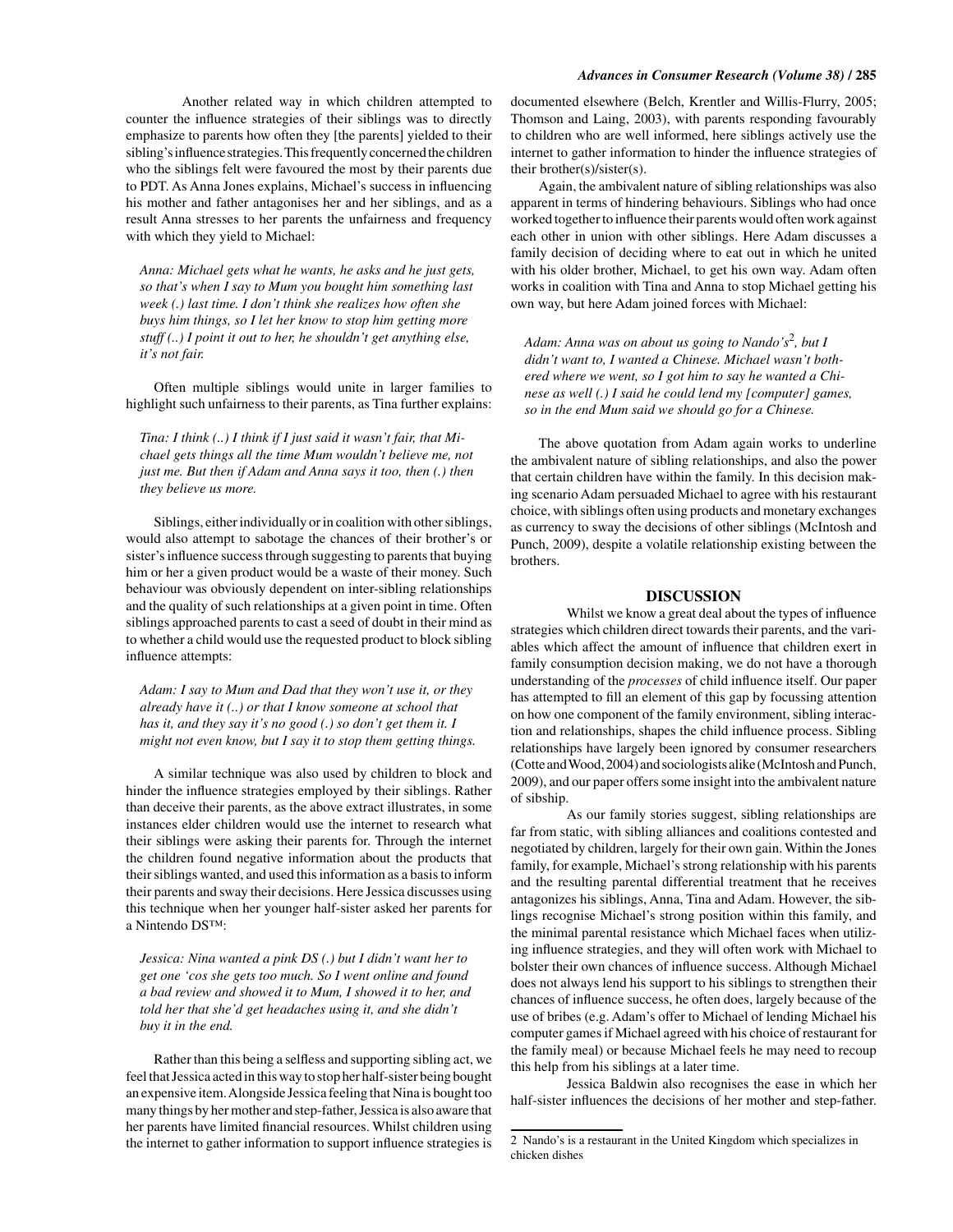Despite Jessica being annoyed by her half-sister, with Nina enjoying spending time with Jessica and playing with her, Jessica will often attempt to recruit Nina to employ influence strategies on her behalf towards their parents. At times Nina will do this voluntarily, with Nina recognising the unfair parental resistance which Jessica faces when utilizing influence strategies. However, often Jessica will manipulate Nina into offering her help through threatening to hurt her if she doesn't, or making deals with her to encourage her to help (and these deals often do not materialize) when this relationship sours.

Children can help their siblings to get what they want from their parents through helping behaviours *i.e.* emphasizing to parents the unfairness of not yielding to a sibling's influence strategy; utilizing an influence strategy on parents on behalf of another sibling; or through working in coalition with siblings, either through their own free will or because they have been coerced into lending their support due to threats of violence. Largely we feel that these children chose to help a sibling because they expected to gain something back from doing so. The children reported that their parents responded well to displays of supposedly altruistic behaviour, and that selfless acts often resulted in material gain for the children (with parents rewarding such behaviour).

Children also displayed hindering behaviours, and would use violence; highlight to parents the unfairness of yielding to a child's influence strategy; form coalitions; and sabotage a child's chances of influence success (e.g. by informing parents that the item a child wants is not a good product, or that they wouldn't use it) to stop siblings getting their own way from their parents. The children were aware that their parents had limited financial resources, a feeling very much heightened given the current economic climate, and as such there was stiff competition amongst the siblings to get what they wanted first from their parents.

Siblings, therefore, can play an important role in helping or hindering the influence strategies which children utilize, offering insight into the process of child influence. Equally our study lends support to the notion that children utilize complex and sophisticated influence strategies in attempts to get what they want from their parents (Götze et al., 2009; Thompson et al., 2007). Whilst coalition formation has been documented elsewhere within family decision making (Lee and Collins, 2000), and in relation to sibling coalitions (see, for instance Thompson et al., 2007), our study extends this body of literature by highlighting the fluidity of sibling coalition formation. Sibling coalitions appear ambivalent, and future research should further explore how such different coalition patterns form and re-form, coalescing around different family members and various combinations of influence strategies.

Our study was limited to examining the influence strategies children utilize on their parents, however scope also exists to explore the different ways in which children attempt to influence the behaviours of their siblings (intra-generational influence). The main focus of our paper was to explore how sibship affects child influence strategies, however we already have early findings that suggest that family type also affects the process (cf. Jessica's relationship with her step-father) which could be usefully explored further. Our paper has also, because of space constraints, focussed on the voice of siblings alone, although the stories and themes presented here through the voices of the children recruited are very much rooted in the accounts of family life from both children and parents. It is also recognised that the setting for the interviews was largely dictated by parents who initially granted access to their home. We also acknowledge that the family group interview could have produced socially acceptable results i.e. children may have felt constrained in this setting, and presented their family in a harmonious light, for example. However, an individual interview format was also offered to the children in an attempt to take account of such potential bias.

Opportunities exist to explore the influence strategies of children across a greater range of family types, and also to explore in further depth whether children direct different types of influence strategies towards different family members (e.g. siblings, grandparents, step-parents). Similarly opportunities exist to explore firstly, multiple family consumption sites (e.g. do children switch their use of influence strategy in different family settings, or homes); and secondly families of different cultures, in order to investigate whether such factors (as sibling relationships) also influence the choice processes involved in selecting which influence strategy to employ in families from different cultural settings.

#### **REFERENCES**

- Ahuja, R. D. and Stinson, K. M. (1993) Female-Headed Single Parent Families: An Exploratory Study of Children's influence in Family Decision Making. Advances in Consumer Research. Vol. 20, pp. 467-474.
- Atkin, C. (1978) Observation of Parent-Child Interaction in Supermarket Decision-Making. Journal of Marketing. Vol. 42, pp. 41-45.
- Bao, Y., Fern, E. F. and Sheng, S. (2007) Parental Style and Adolescent Influence in Family Consumption Decisions: An Integrative Approach. Journal of Business Research. Vol. 60, pp. 672-680.
- Bates, M. J., and Gentry, J. W. (1994) Keeping the Family Together : How we Survived the Divorce. Advances in Consumer Research. Vol 21, pp 30 - 34.
- Beatty, S. E. and Talpade, S. (1994) Adolescent Influence in Family Decision Making: A Replication With Extension. Journal of Consumer Research. Vol. 21 (2) pp. 332-341.
- Belch, G. E., Belch, M. A. and Ceresino, G. (1985) Parental and Teenage Child Influences in Family Decision Making. Journal of Business Research. Vol 13, pp 163-176.
- Belch, M. A., Krentler, K. A. And Willis-Flurry, L. A. (2005) Teen Internet Mavens: Influence in Family Decision Making. Journal of Business Research. Vol. 58, pp. 569-575.
- Berey, L. A., and Pollay, R. W. (1968) The Influencing Role of the Child in Family Decision Making. Journal of Marketing *Research.* Vol 70 (2) pp  $70 - 72$ .
- Bonn, M. (1995) Power strategies used in conflict resolution by popular and rejected black South African children. Early Child Development and Care. Vol. 114, pp 39 - 54.
- Carrigan, M. and Szmigin, I. (2006) 'Mothers of invention': Maternal Empowerment and Convenience Consumption. European Journal of Marketing. Vol. 40 (9/10) pp 1122-1142.
- Cotte, J. and Wood, S. L. (2004) Families and Innovative Consumer Behaviour: A Triadic Analysis of Sibling and Parental Influence. Journal of Consumer Research. Vol. 31, pp 78  $-86.$
- Cowan, G. and Avants, S. K. (1988) Children's Influence Strategies: Structure, Sex Differences, and Bilateral Mother-Child Influence. Child Development. Vol. 59, pp 1303-1313.
- Cowan, G., Drinkard, J. and MacGavin, L. (1984) The Effect of Target, Age, and Gender on use of Power Strategies. Journal of Personality and Social Psychology. Vol. 47, pp 1391-1398.
- Edwards, R., Hadfield, L. and Mauthner, M. (2005) Children's Sibling Relationships and Gendered Practices: Talk, Activity and Dealing with Change. Gender and Education. Vol. 17 (5) pp. 499-513.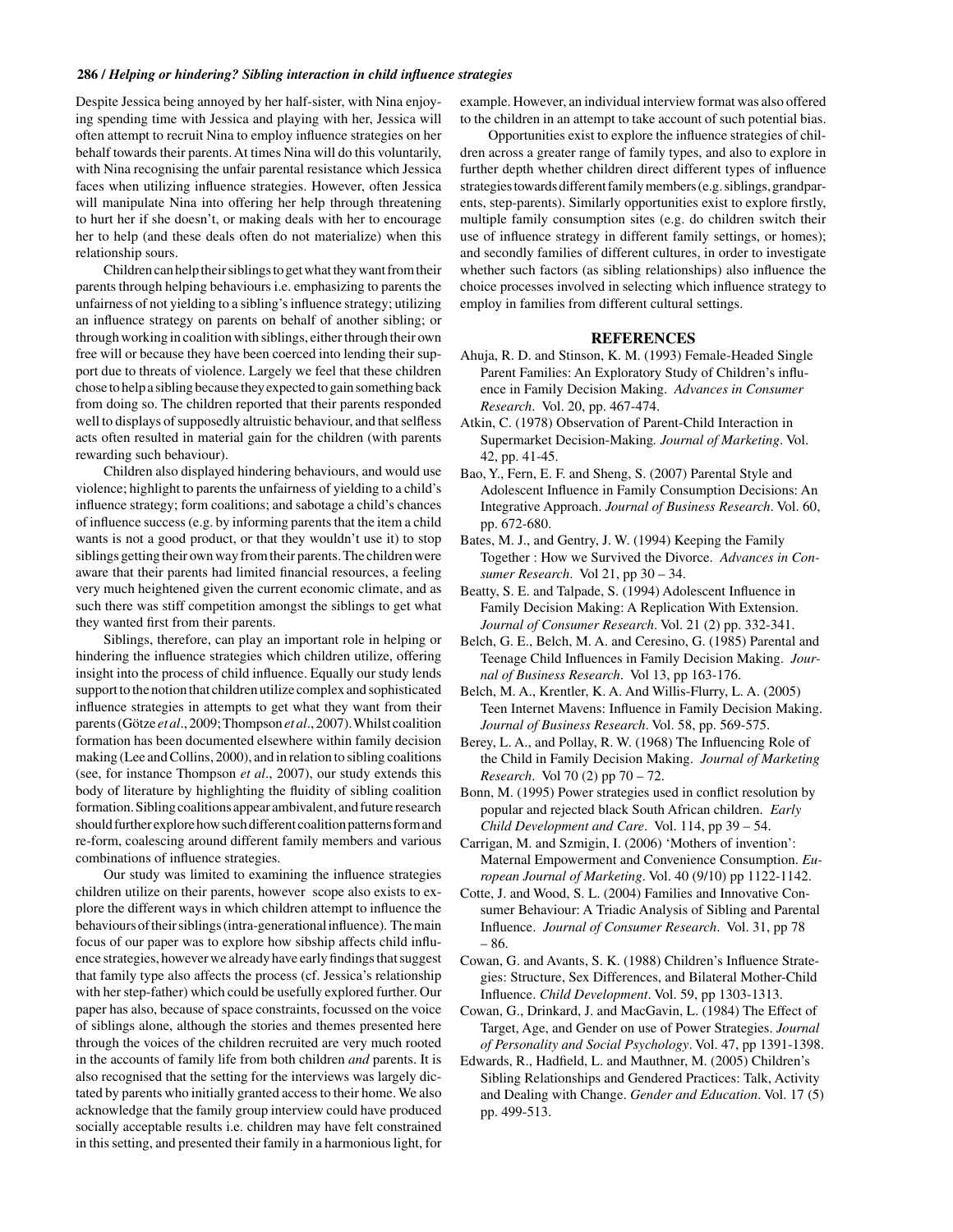#### **Advances in Consumer Research (Volume 38) / 287**

Ekström, K. (2007) Parental Consumer Learning or 'Keeping Up With Children'. Journal of Consumer Behaviour. Vol. 6, pp. 203-217

Falbo, T. and Peplau, L. A. (1980) Power Strategies in Intimate Relationships. Journal of Personality and Social Psychology. Vol 38 (4), pp  $618 - 628$ .

Flurry, L. A. (2007) Children's Influence in Family Decision-Making: Examining the Impact of The Changing American Family. Journal of Business Research. Vol. 60, pp. 322-330.

Geuens, M., Mast, G. and De Pelsmacker, P. (2002) Children's influence on family purchase behaviour: The role of family structure. Asia Pacific Advances in Consumer Research. Vol 5, pp  $130 - 135$ .

Götze, E., Prange, C. and Uhrovska, I. (2009) Children's Impact on Innovative Decision Making: A Diary Study. European Journal of Marketing. Vol. 43 (1/2) pp. 264-295.

Hall, J., Shaw, M., Johnson, M. and Oppenheim, P. (1995) Influence of Children on Family Consumer Decision Making. European Advances in Consumer Research. Vol. 2, pp 45 – 53.

Hamilton, K. and Catterall, M. (2006) Consuming Love in Poor Families: Children's Influence on Consumption Decisions. Journal of Marketing Management. Vol. 22 (9-10), pp. 1031-1052.

Jenkins, R. L. (1979) The influence of Children in Family Decision Making: Parents' Perceptions. Advances in Consumer Research. Vol. 6, pp. 413-418.

John, D. R. (1999) Consumer Socialisation of Children: A Retrospective Look at Twenty-Five Years of Research. Journal of Consumer Research. Vol. 26 pp 183 - 213.

Johnson, P. (1976) Women and Power: Toward a Theory of Effectiveness. Journal of Social Issues. Vol. 32, pp 99-110.

Lee, C. K. C. and Beatty, S. E. (2002) Family Structure and Influence in Family Decision Making. The Journal of Consumer Marketing. Vol 19 (1) pp  $24 - 39$ .

Lee, C. K. C. and Collins, B. A. (2000) Family Decision Making and Coalition Patterns. European Journal of Marketing. Vol.  $34(9)$  pp  $1181 - 1198$ .

Lindstrom, M. and Seybold, P. B. (2003) Brandchild. London: Kogan Page.

Mandell, N. (1991) 'The Least Adult Role in Studying Children' In F. Waksler (Ed.) Studying the Social Worlds of Children: Sociological Readings (pp 38-59). London: Falmer Press.

Mangleburg, T. and Grewal, D. (1999) Family Type, Family Authority Relations, and Adolescents. Purchase Influence. Advances in Consumer Research. Vol. 26, pp 379-384.

Mason, J. (2004) 'The Legal Context' In S. Fraser, V. Lewis, S. Ding, M. Kellett and C. Robinson (Eds) Doing Research with Children and Young People (pp 43-58). London: Sage.

Mayall, B. (2001), "Conversations With Children Working With Generational Issues" In P. Christensen and A. James (Eds.) Research With Children: Perspectives and Practices, London: Falmer Press, pp. 120-135.

McIntosh, I. and Punch, S. (2009) Barter, Deals, Bribes and Threats: Exploring Sibling Interactions. Childhood. Vol. 16  $(1)$ , pp. 49-65.

Miles, M. B. and Huberman, A. M. (1984) Qualitative Data Analysis: A Sourcebook of New Methods. Beverly Hills: Sage.

Morrow, V. and Richards, M. (1996) The ethics of social research with children: An Overview. Children and Society. Vol. 10, pp 90 - 105.

Moschis, G. P. and Mitchell, L. G. (1986) Television Advertising and Interpersonal Influences on Teenager's Participation in Family Consumer Decisions. Advances in Consumer Research. Vol. 13, pp 181 - 186.

Palan, K. M. and Wilkes, R. E. (1997) Adolescent-Parent Interaction in Family Decision Making. Journal of Consumer Research. Vol. 24, pp 159 - 169.

Punch, S. (2008) 'You can do Nasty Things to your Brothers and Sisters without a Reason': Siblings' Backstage Behaviours. Children and Society. Vol. 22, pp. 333-344.

Shoham, A. and Dalakas, V. (2003) Family Consumer Decision-Making in Israel: The Role of Teens and Parents. The Journal of Consumer Marketing. Vol. 20 (2/3) pp. 238-251.

Spiggle, S. (1994) Analysis and Interpretation of Qualitative Data in Consumer Research. Journal of Consumer Research. Vol. 21, pp 491-503.

Suitor, J. J., Sechrist, J., Plikuhn, M., Pardo, S. T. and Pillemer, K. (2008) Within-Family Differences in Parent-Child Relations Across the Life Course. Current Directions in Psychological Science. Vol. 17 (5) pp. 334-338.

Szybillo, G. J. and Sosanie, A. (1977) Family Decision Making: Husband, Wife and Children. Advances in Consumer Research. Vol. 4, pp 46-49.

Thompson, C. J. (1991), May the Circle Be Unbroken: A Hermeneutic Consideration of How Interpretive Approaches to Consumer Research Are Understood by Consumer Researchers, Advances in Consumer Research, Vol. 18, pp. 63-69.

Thompson, C. J. (1996) Caring Consumers: Gendered Consumption Meanings and the Juggling Lifestyle. Journal of Consumer Research. Vol. 22, pp 388-407.

Thompson, C. J. (2005) Consumer Risk Perceptions in a Community of Reflexive Doubt. Journal of Consumer Research. Vol. 32, pp 235-248.

Thompson, E. S. and Laing, A. W. (2003), The Net Generation: Children and Young People, the Internet and Online Shopping, Journal of Marketing Management, Vol. 19, pp. 491-512.

Thompson, C. J. and Troester, M. (2002) Consumer Value System in the Age of Postmodern Fragmentation: The Case of the Natural Health Microculture. Journal of Consumer Research. Vol. 28 (4) pp 550-571.

Thompson, C. J., Locander, W. B. and Pollio, H. R. (1989) Putting Consumer Experience Back into Consumer Research: The Philosophy and Method of Existential-Phenomenology. Journal of Consumer Research. Vol. 16, pp 133 – 146.

Thompson, C. J., Locander, W. B. and Pollio, H. R. (1990), The Lived Meaning of Free Choice: An Existential-Phenomenological Description of Everyday Consumer Experiences of Contemporary Married Women, Journal of Consumer Research, Vol. 17, pp. 346-361.

Thompson, E. S., Laing, A. W. and McKee, L. (2007) Family Purchase Decision Making: Exploring Child Influence Behaviour. Journal of Consumer Behaviour. Vol. 6, pp. 182-202.

Tinson, J. and Nancarrow, C. (2005) The Influence of Children on Purchases: The Development of Measures for Gender Role Orientation and Shopping Savvy. International Journal of Market Research. Vol. 47 (1) pp. 5-27.

Tinson J. & Nancarrow C. (2007) GROwing Up: Tweenagers Involvement in Family Decision Making. Journal of Consumer Marketing. Vol. 24 (3) pp.160-170.